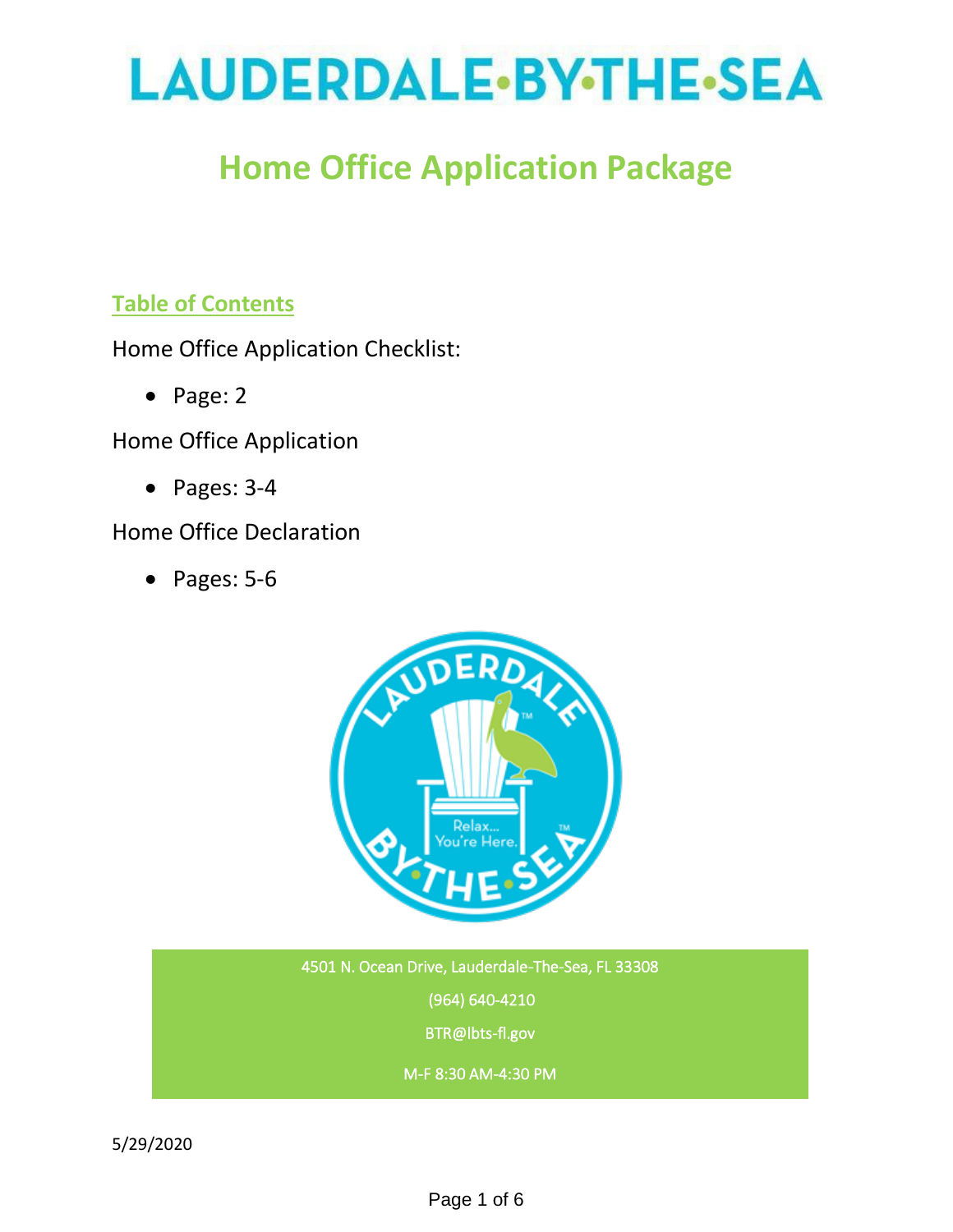# **LAUDERDALE-BY-THE-SEA**

### **Home Office**

### Application Checklist: Business Tax Receipt (

Need help? Not sure about something?

Please contact us at (954) 640-4120 or BTR@lbts-fl.gov. We are happy to help!

Congratulations on taking steps forward to opening your home-based business in our unique Town. Lauderdale-By-The-Sea wishes you good fortune and aims to help you succeed in your business endeavors. Below, please find the checklist of items you will need in order to submit your Vacation Rental or Short-Term Rental application for review.

#### **You Will Need:**

- **Application for a Business Tax Receipt (BTR), completed and signed by property owner**
- **Proof of Zoning Eligibility for Long-Term Rental (to request this, emai[l Zoning@lbts-fl.gov\)](mailto:Zoning@lbts-fl.gov)**
- $\Box$  Application Fee (will be determined upon staff review of your application)
- Photocopy of owner's Driver's License with Current Address or other form of state identification
- $\Box$  Photocopy of Fictitious Name Registration and/or Articles of Incorporation (if applicable)
- $\Box$  Photocopy of a valid State License (if applicable)
- Signed Home Office Declaration
- Photocopy of proof of an active Waste-Pro Account

#### **Other Useful Information**

- Verify that your home has an active solid waste service account, through Waste-Pro. You may call Waste Pro at 954-282-6800. If there is no active account, the processing of the application may be delayed until one is established.
- Site Inspections—After all the above items are submitted and reviewed, staff will determine which site inspections are required, and will contact you for scheduling.
- For information on requirements to pass the Code Inspection, please review the "Commercial BTR Inspection Checklist."
- Zoning Review—The Town's Planning & Zoning Department will conduct periodic reviews throughout the application process.
- For information on the Zoning review process, you may email the Business Tax Receipt Staff at [BTR@lbts-fl.gov.](mailto:BTR@LBTS-FL.gov)
- After all applications and accompanying fees and documents have been received, and all required inspections and reviews have been completed and passed, the Business Tax Receipt may be issued.

4501 N. Ocean Drive, Lauderdale-The-Sea, FL 33308 (954) 640-4210 BTR@lbts-fl.gov M-F 8:30 AM-4:30 PM

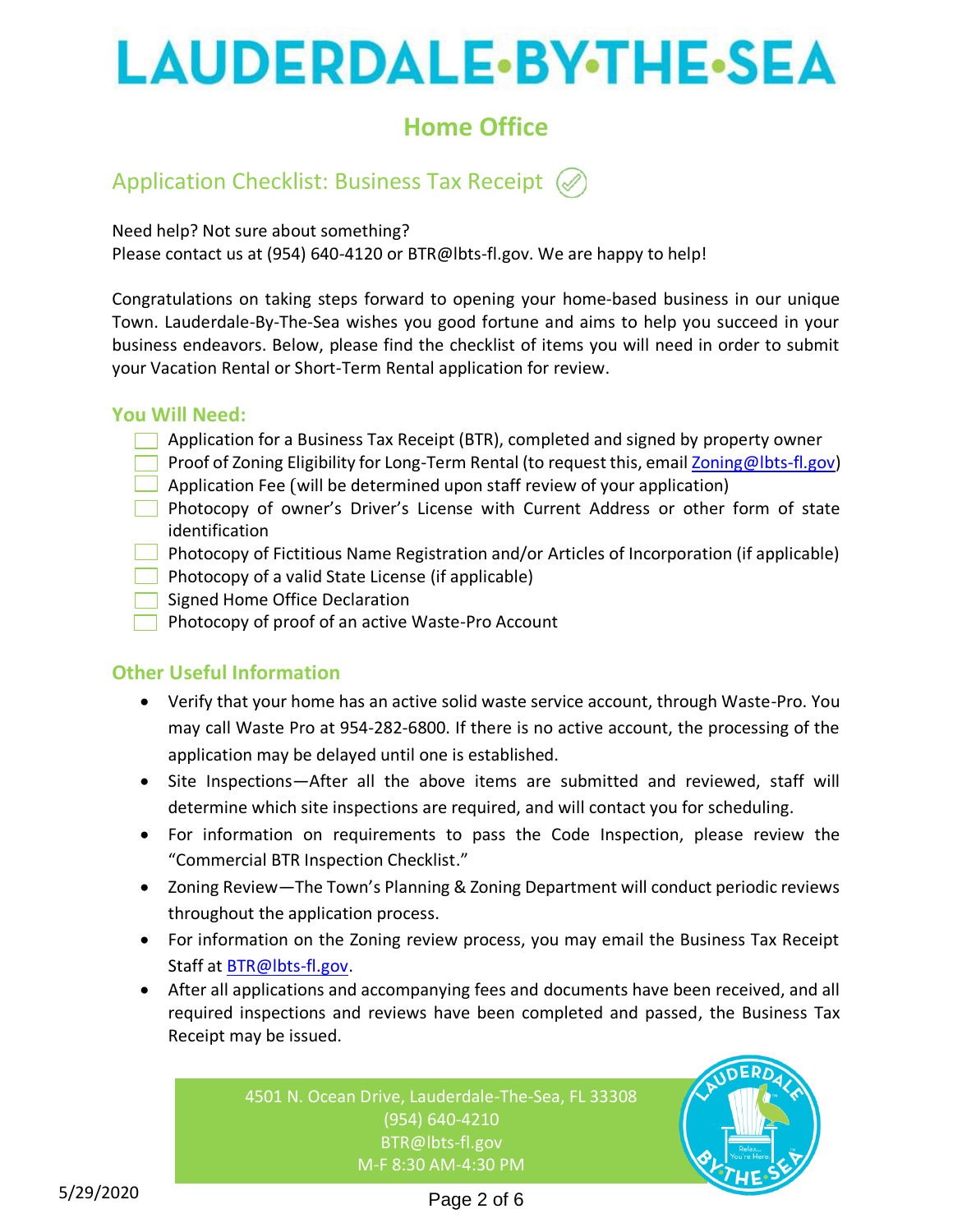

#### BUSINESS TAX RECEIPT APPLICATION

| CORPORATE NAME: University of the contract of the contract of the contract of the contract of the contract of the contract of the contract of the contract of the contract of the contract of the contract of the contract of  |
|--------------------------------------------------------------------------------------------------------------------------------------------------------------------------------------------------------------------------------|
|                                                                                                                                                                                                                                |
|                                                                                                                                                                                                                                |
|                                                                                                                                                                                                                                |
|                                                                                                                                                                                                                                |
|                                                                                                                                                                                                                                |
| BUSINESS OWNER'S PHONE NUMBER: New York State State State State State State State State State State State State State State State State State State State State State State State State State State State State State State St |
|                                                                                                                                                                                                                                |
|                                                                                                                                                                                                                                |
|                                                                                                                                                                                                                                |
|                                                                                                                                                                                                                                |
|                                                                                                                                                                                                                                |
|                                                                                                                                                                                                                                |
|                                                                                                                                                                                                                                |
|                                                                                                                                                                                                                                |
| SOCIAL SECURITY # OR FEDERAL IDENTIFICATION # (Required by Town Ordinance)                                                                                                                                                     |

TYPE OF PRODUCTS/SERVICE/BUSINESS OFFERED (In enough detail to enable the Town to determine the proper license type):

5/28/2020 MERCHANT RETAIL (Average daily dollar value of inventory): \_\_\_\_\_\_\_\_\_\_\_# OF EMPLOYEES: \_\_\_\_\_\_\_\_\_\_\_\_\_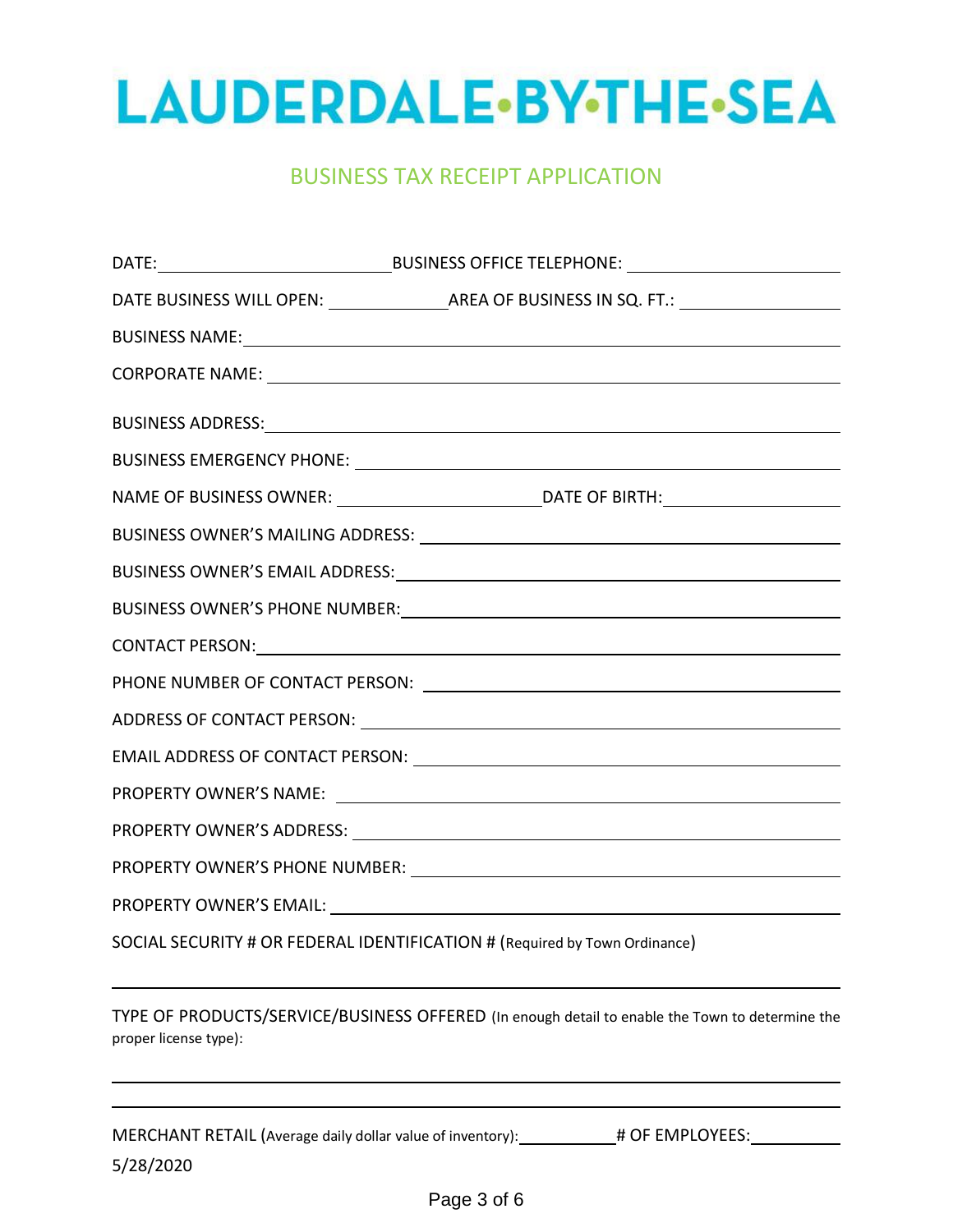| RESAURANT/BAR (seating capacity) INDOOR: ______________________OUTDOOR: _________                    |  |  |
|------------------------------------------------------------------------------------------------------|--|--|
| TAKE OUT: _______________________________DELIVERY: _____________________LIVE:_______________________ |  |  |
| ENTERTAINMENT: __________________VIDEO GAMES#: _________________________________                     |  |  |
|                                                                                                      |  |  |
|                                                                                                      |  |  |
|                                                                                                      |  |  |

I HEREBY DECLARE that all information provided in this application is true and correct and, further, I understand that providing false or misleading information on this application may result in the denial or revocation of any license or permit issued by the Town of Lauderdale- By-The-Sea which was based upon information provided in this application.

BUSINESS OWNER/APPLICANT SIGNATURE: PRINT NAME: <u> 1989 - Johann Barn, mars eta bainar eta baina eta baina eta baina eta baina eta baina eta baina eta baina e</u> THE ABOVE PERSON IS KNOWN PERSONALLY TO ME OR PRODUCED AS IDENTIFICATION SWORN TO AND SUBSCRIBED before me by means of PHYSICAL PRESENCE or \_\_\_\_\_\_\_\_\_\_\_\_\_\_\_\_\_\_\_\_\_\_\_\_\_\_\_\_\_ONLINE NOTARIZATION,

THIS DAY OF 20

NOTARY PUBLIC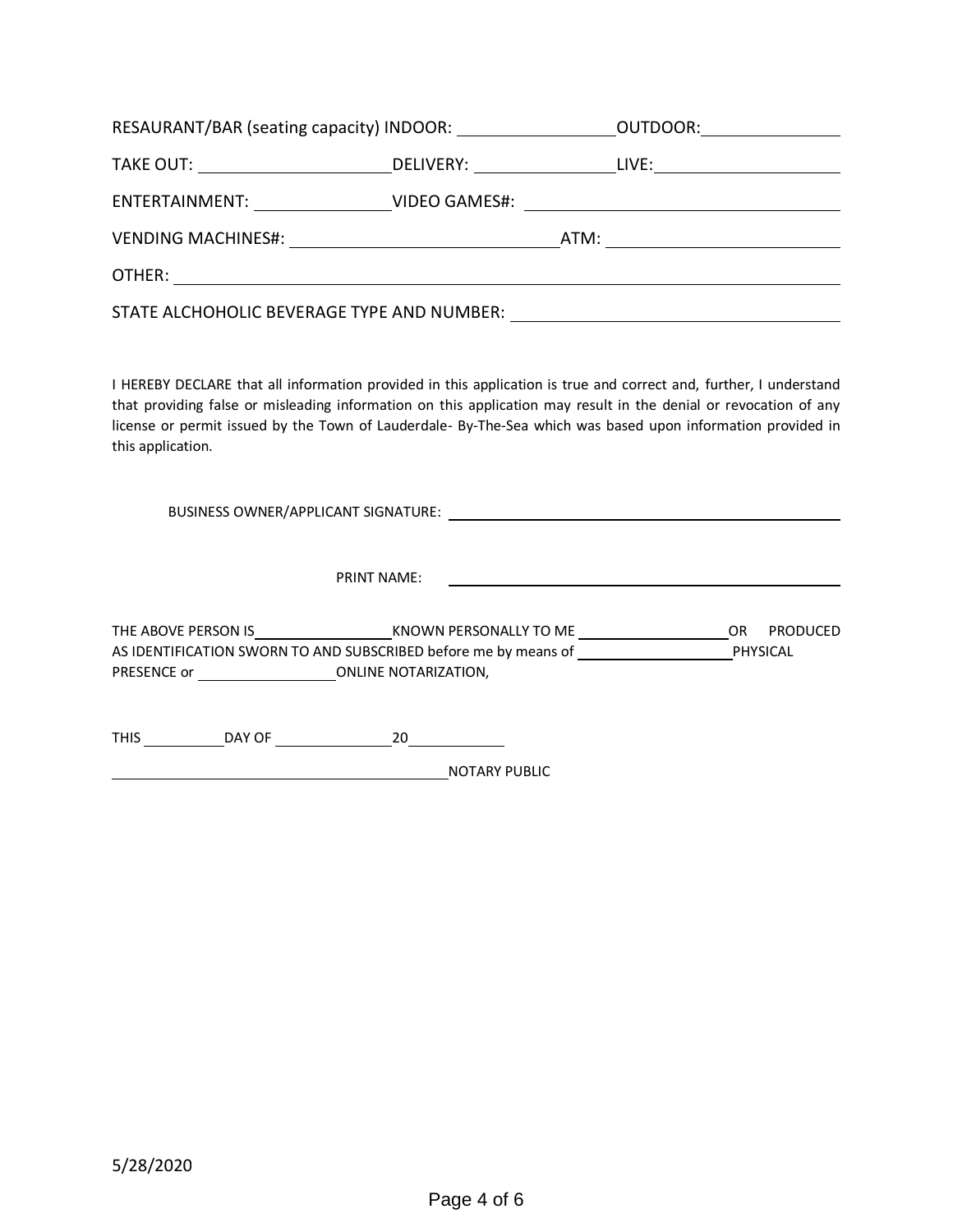# **LAUDERDALE-BY-THE-SEA**

#### **HOME OFFICE DECLARATION**

Dear Applicant,

 In order for any home occupation to be permitted or continue to be permitted in the Town of Lauderdale-By-The- Sea, the following performance standards shall be agreed to by you by signing this declaration and be maintained for the duration of the occupational license:

(1) The residential character and integrity of the neighborhood must not be disturbed and the occupational activity at the home shall not be noticeable from off the premises.

(2) A home occupation shall only be conducted within 20 percent of the living area of the dwelling including interior halls, closets and storage areas, but excluding garages, screened porches, accessory buildings or any similar space not suited or intended as living quarters.

(3) A home occupation shall be conducted at the licensed address only by residents of that dwelling unit.

(4) The giving of individual instruction or tutoring to one person at a time, such as a language, art or piano teacher, shall be deemed a permissible home occupation.

(5) No equipment or process shall be used in a home occupation which creates fumes, glare, noise, odors, vibration, or electrical interference detectable to the normal senses off the lot, if the occupation is conducted in a single-family residence, or outside the dwelling unit if conducted in other than a single-family residence. In the case of electrical interference, no equipment or process shall be used which creates visual or audible interference in any radio or television receivers off the premises.

(6) No traffic shall be generated by a home occupation in greater volumes than would normally be expected in a residential neighborhood, and any need for parking generated by the conduct of a home occupation shall be met by off-street parking which complies with Chapter 17 and 23 of the Code of Ordinances.

(7) All pick ups or deliveries to or from a dwelling unit in which a home occupation is located, shall be performed by vehicles which are able to park on the driveway or within the property of the dwelling unit and shall not park on the swale areas of the public right of way. Such vehicles, pick ups and deliveries shall not block the public right of way, swale, or sidewalk areas in residential neighborhoods. Vehicle deliveries which are associated with the home occupation shall be limited to three pickups and/or deliveries per day.

(8) All storage of materials or supplies used in the home occupation shall be done within the living area of the dwelling unit, within the space limitations specified in subsection (2) above